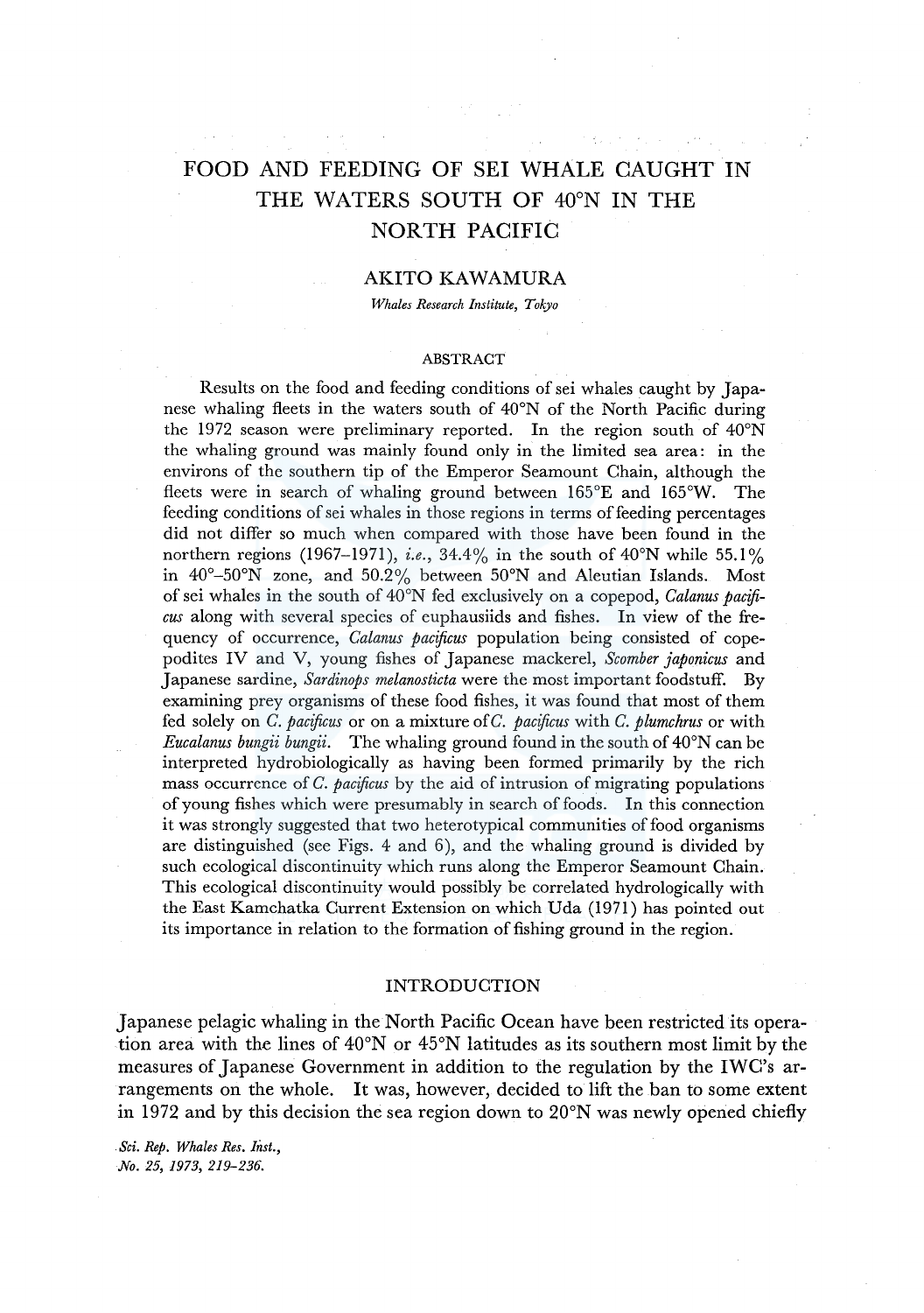in the zone of central Pacific between 159°E and 150°W (see Ohsumi, 1973).

Since the beginning of Japanese whaling operation in the North Pacific in 1952 the main whaling grounds have been restricted almost in the northern North Pacific and Bering Sea (Nasu, 1966), and consequently our knowledge on the food of baleen whales was also biassed (Nemoto, 1957, 1959). Under these circumstances little is known on the food and feeding conditions of baleen whales in the southern sea regions above mentioned. The whaling ground south of 40°N may be one of the least studied regions in the North Pacific possibly due to its geographical position, the south of the Subarctic front. By knowing the opening of new whaling region, some biological investigations including a collection of foodstuff of whales were established. During the whaling season of 1972 Japanese fleets entered into those newly opened region including 40°N chiefly in July and caught 884 sei, 5 bryde's and 8 fin whales from which I got some amount of food samples. The results of examination and analysis on the food and feeding conditions of sei whales are reported.

#### MATERIALS

Among many biological examinations on each whale carcases, kind of food organisms, an approximate amount and freshness of foodstuff in the first stomach were examined by eyes on the ship's deck. A total of 34 food samples was also collected from the whales caught in the south of 40°N and they were preserved in formalin. Methods of observation and description on food organisms and feeding conditions in the field were not different from those having been undertaken in the Antarctic (see Kawamura, 1970). Since many food fishes occurred were consisted of the well known species in the North Pacific region, they were remarked by the common name in addition to the records by ordinary classification of "Fish" by the observers. Euphausiids are usually expressed as " Eu " by the three different sizes among which *Sergestes similis,* a macruran shrimp, is also included by confusion. They are, however, reasonably distinguished by the size record of" Large" since there are no such euphausiids as equivalent to this category in the North Pacific region (Omori *et al,*  1972). Although the number of collected samples was slightly few against the number of whales, it was possible to estimate the kind of food organisms of each animals by refering both to the results of identification on collected samples and catch records.

# WHALING GROUND SOUTH OF 40°N IN THE NORTH PACIFIC OCEAN

Many whaling grounds which have been developed and exploited in the world are located chiefly, if not entirely, in the higher latitudes of the seas most of which show a distinct fertility in standing crops of zooplankters and other organisms during warm season. These whaling grounds are undoubtedly some peculiar regions formed through productive food chains such they usually called as feeding ground. The northern North Pacific and Bering Sea where many whalers have been in chase of whales do not differ from the others in its basal formation. From this point of view pelagic whaling operations by the Japanese fleets since 1952 in the northern North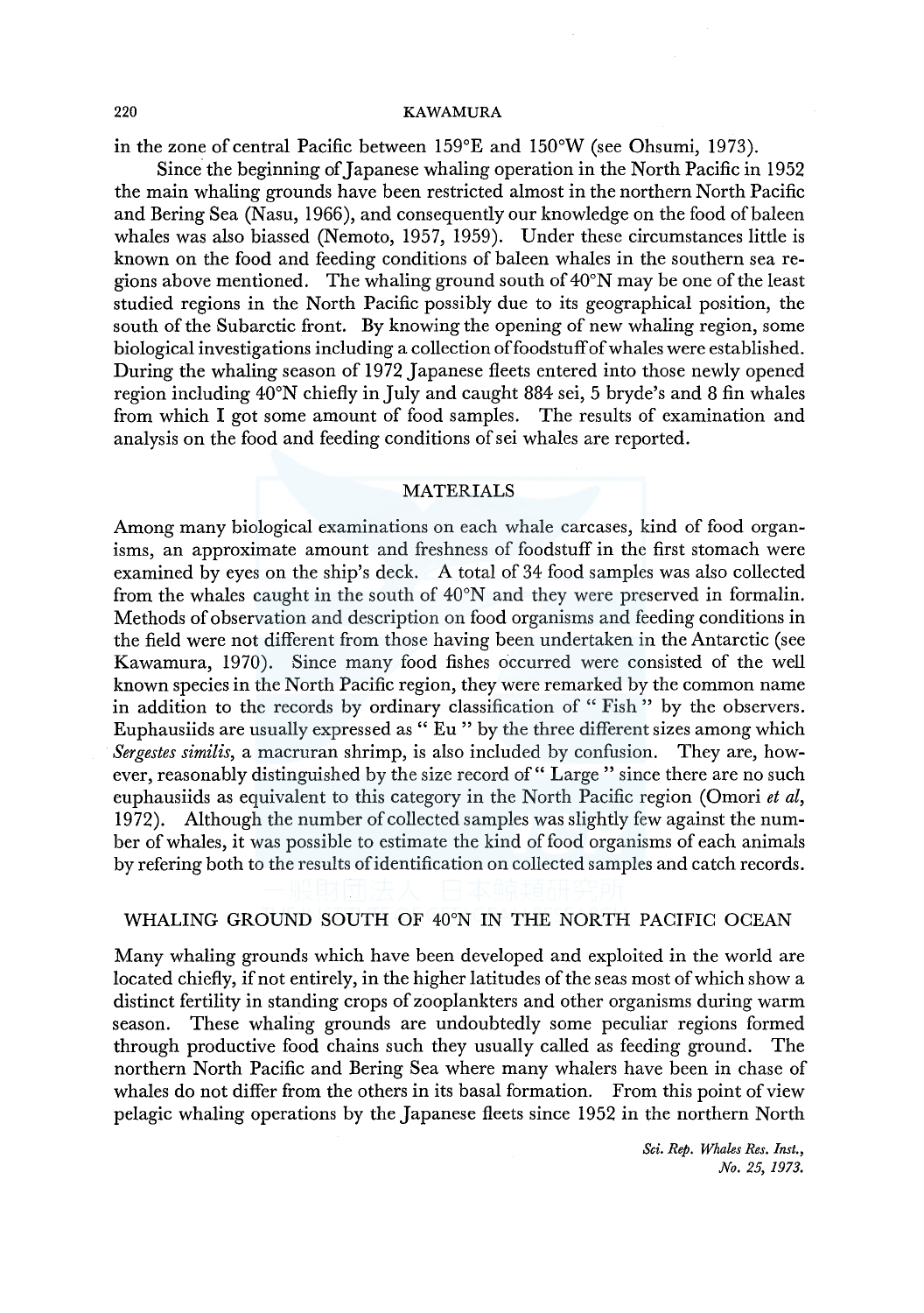Pacific between 50°N and 60°N must be quite natural as well as the case of many other fisheries in that region. Much accumulations of whales are usually expected in these seas during warm season.

Baleen whales, however, are distinct migrator that move between warm and cold seas by seasons with an approximately a year cycle, and such whale movements as a unit of whole population do not always proceeded continuously with any completion by season since they are considered to show somewhat variable stream like movements as its situation has been suggestively demonstrated by Mackintosh and Brown (1956), and Mackintosh (1965). It may possible that when the whales migrating in the head of a population will have already entered into the feeding ground of higher latitudes while the others are still far outside from it. Although many of the rest may enter soon or later into those food rich ground, this discrepancy in time and space makes it difficult to know or predict exact movements of whales at their feeding ground. The whaling operation in 1972 can be regarded to have undertaken under these circumstances in general.

On the other hand, it is well known fact that the Subarctic boundary which lies roughly along 40°N latitude divides the northern North Pacific into two regions of distinctly different waters both in physical and biological characters (e.g. Zenkevitch, 1963). Comparing latitudinal standing stocks of zooplankton in that regions, Odate (1966) and Vinogradov (1968) demonstrated its difference in biological characters between boreal and northern temperate waters which prevail in both regions: the faunistic abundance in the south of the subarctic boundary is hardly comparable to that of boreal regions. In this connection the sea region lies in the south of 40°N-41°N in the North Pacific probably deviate from those general idea as a feeding ground of higher latitudes. However, the newly opened whaling ground where actually operated and caught the whales were found only in the west side of 180° longitude, and can not be considered analogous with any other areas south of 40°N since a distinct mixed waters of Kuroshio and Okhotsk Sea origin which are supposedly more fertile prevail in the region west of 180° (Dodimead *et al,* 1963). In such a whaling ground, whether or not any amount or kind of food organisms which must be principally gregarious organisms along with considerable large population size will be found, are undoubtedly much interesting in connection with both the formation of feeding ground of whales and general zoogeography.

# CATCH DISTRIBUTION OF WHALES

A rough sketch of whaling region operated by three Japanese fleets in the 1972 season is demonstrated in Fig. 1. The shaded areas in the figure indicate principal whaling ground. As it is shown in the figure Japanese fleets slightly entered into Bering Sea but caught a little. The main whaling ground was found in two areas, *i.e.*, the whaling ground in the east longitudes and that in the west longitudes. Zonal formation of main whaling ground like this pattern seems characteristic in recent operations, and considerable heavy catch in the waters south of 40°N in 1972 might be rather the result beyond expectation. In spite of being opened the whaling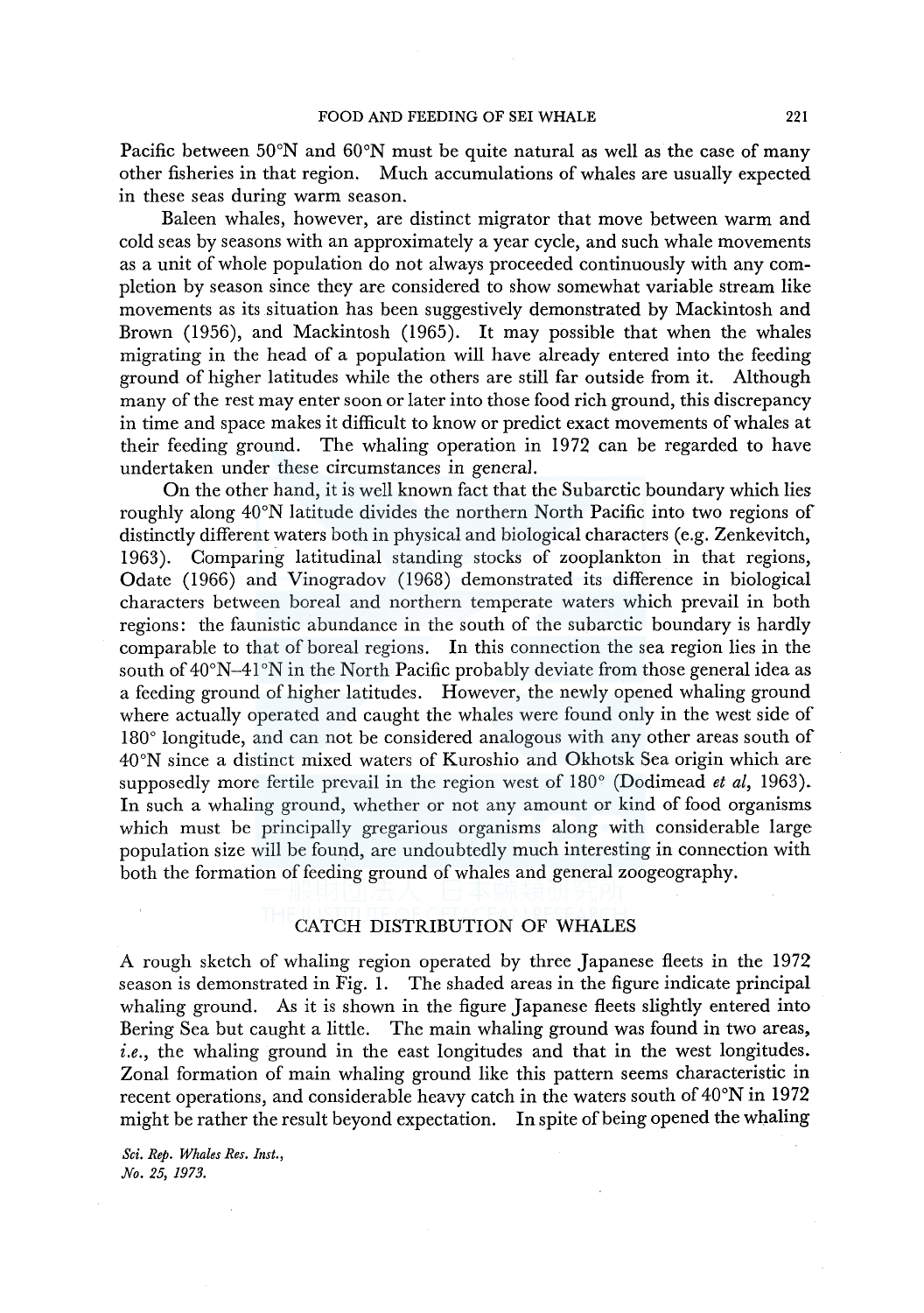region southerly down to 20°N the whaling ground actually operated in the south of 40°N was diminutive in July where the southern most position was 34°N in the zone between 170°E and 180°. No notable catch was recorded in the south of  $40^{\circ}N$ region of west longitudes.



Fig. I. The North Pacific whaling ground operated by three Japanese fleets in the 1972 season.

|  |  |                                             |  |  |  | TABLE 1. CATCH DISTRIBUTION OF SEI, BRYDE'S AND FIN WHALES |
|--|--|---------------------------------------------|--|--|--|------------------------------------------------------------|
|  |  | CAUGHT IN THE WATERS SOUTH OF 41°N LATITUDE |  |  |  |                                                            |
|  |  | IN THE NORTH PACIFIC, 1972.                 |  |  |  |                                                            |

NUMBER OF ANIMALS: SEI/BRYDE'S/FIN

|                                               | Latitude (N)        |          |           |           |                       |                      |  |  |  |
|-----------------------------------------------|---------------------|----------|-----------|-----------|-----------------------|----------------------|--|--|--|
| Longitude                                     | 34<br>35            | 36       | 37        | 38        | 39                    | 40                   |  |  |  |
| $165^{\circ}$ E $-170^{\circ}$ E              |                     | $8/-/-$  | $41/2/-$  | $36/-/-$  | $85/-/-$              | $14/-/-$             |  |  |  |
| $171^{\circ}E - 179^{\circ}E$<br>172°W-177°W* | $31/-/1$ 174/2/2    | $74/1/-$ | $120/-/1$ | $110/-/-$ | $108/-/2$<br>$21/-/1$ | $31/-/1$<br>$20/-/-$ |  |  |  |
| 168°W-169°W                                   |                     |          |           |           |                       | $11/-/-$             |  |  |  |
| Total                                         | 174/2/2<br>$31/-/1$ | $82/1/-$ | 161/2/1   | $146/-/-$ | $214/-/3$             | $76/-/1$             |  |  |  |
| * No catch in 176°W zone.                     |                     |          |           |           |                       |                      |  |  |  |

In the region of south of 41°N sei, bryde's and fin whales were caught, and the number of animals caught by 10° longitude are given in Table 1. It is clear in the table that the newly opened region benefited almost exclusively for sei whaling and the catch of both fin and bryde's whales were sporadically. It is also shown that latitudinal spread of sei whale ground is found between 35°N and 39°N, which is presumably correspond to the general features of bottom topography, *i.e.,* the presence of the Emperor Seamount Chain.

# FEEDING BY SEI WHALE IN THE SOUTH OF 40°N

In the waters south of 40°N of east longitudes relatively warm waters high above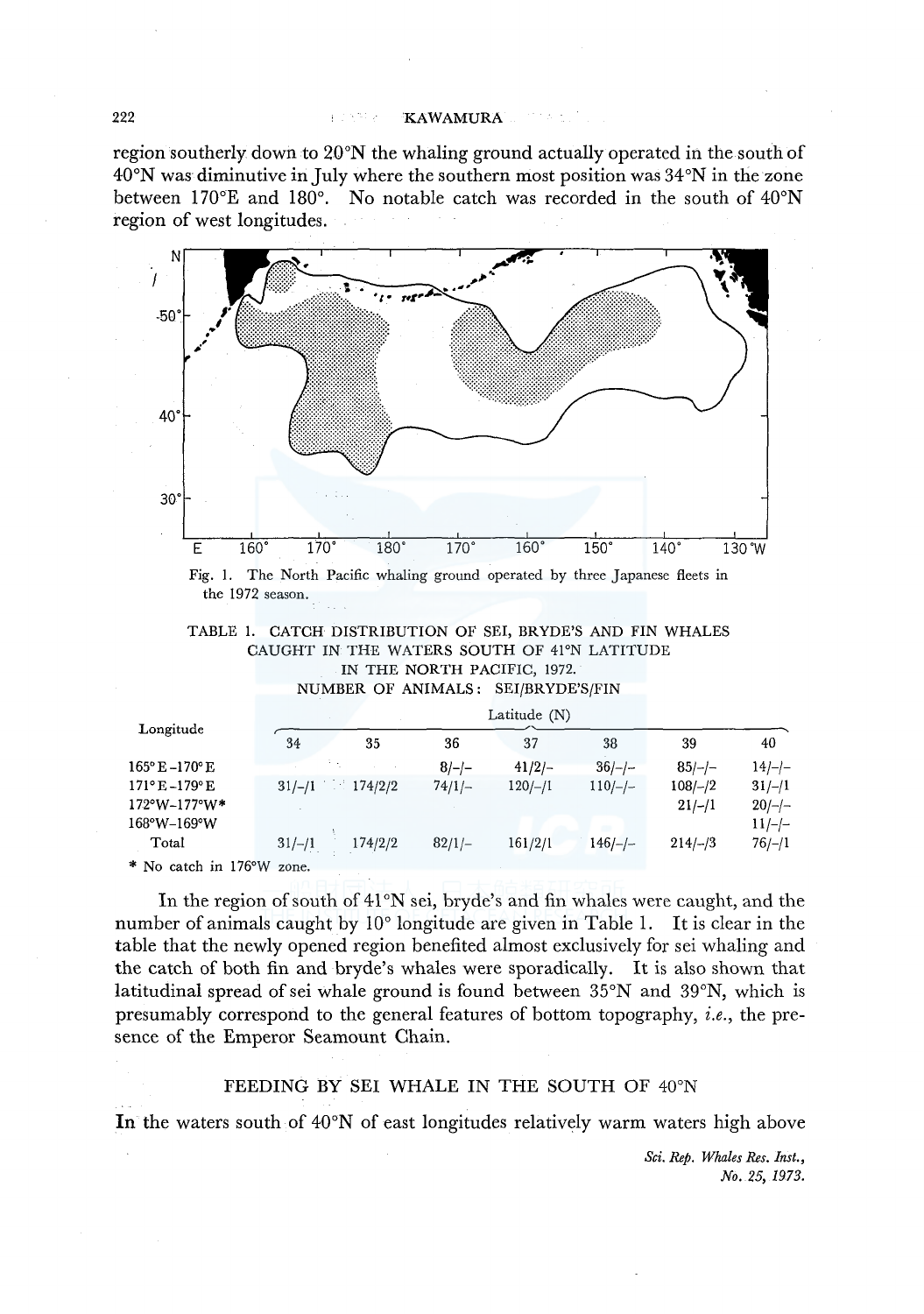l 4°C in the surface prevailed during July of 1972 at 40°N with remarkable temperature gradient of about 1.6 $^{\circ}$ C/l<sup>o</sup> lat. toward the south to show 21 $^{\circ}$ C or more at 35 $^{\circ}$ N (Fig. 2). The meandering isotherms run SW to NE direction on the whole, and the intrusion of tongue like warm or cold waters from south or north between  $165^{\circ}E$ and l 78°E was distinct. The overall surface sea conditions can be seen as those of subtropical characters.



Fig. 2. Distribution of surface sea temperature (°C) in July, 1972.

|  | TABLE 2. STOMACH CONDITION OF SEI WHALE CAUGHT IN THE WATERS |  |  |  |
|--|--------------------------------------------------------------|--|--|--|
|  | SOUTH OF 41°N IN THE NORTH PACIFIC, 1972.                    |  |  |  |

| Longitude                        | Stomach with<br>food | Empty | No. of animal<br>examined | feeding<br>percentage |
|----------------------------------|----------------------|-------|---------------------------|-----------------------|
| $165^{\circ}E - 170^{\circ}E$    | 68                   | 116   | 184                       | 38.0                  |
| $171^{\circ}E - 179^{\circ}E$    | 195                  | 453   | 648                       | 30.1                  |
| $172^{\circ}W - 177^{\circ}W^*$  | 18                   | 23    | 41                        | 43.8                  |
| $168^{\circ}$ W $-169^{\circ}$ W | 11                   |       | 11                        | 100.0                 |
| Total                            | 292                  | 592   | 884                       | $33.05$ (Av.)**       |

\* No catch in l 76°W zone.

\*\* 168°-169°W zone is excluded.

Feeding percentages, the ratio of food containing animals to the total animals examined are demonstrated in Table 2. Although some figures may be unreliable due to poor number of material source, stomach conditions of sei whale in terms of the feeding percentages in the south of 40°N as far as the zone between 165°E and 179°E concerned, could be considered to be about  $30-40\%$  with  $33.05\%$  on an average. Comparing these figures with those of averages obtained from the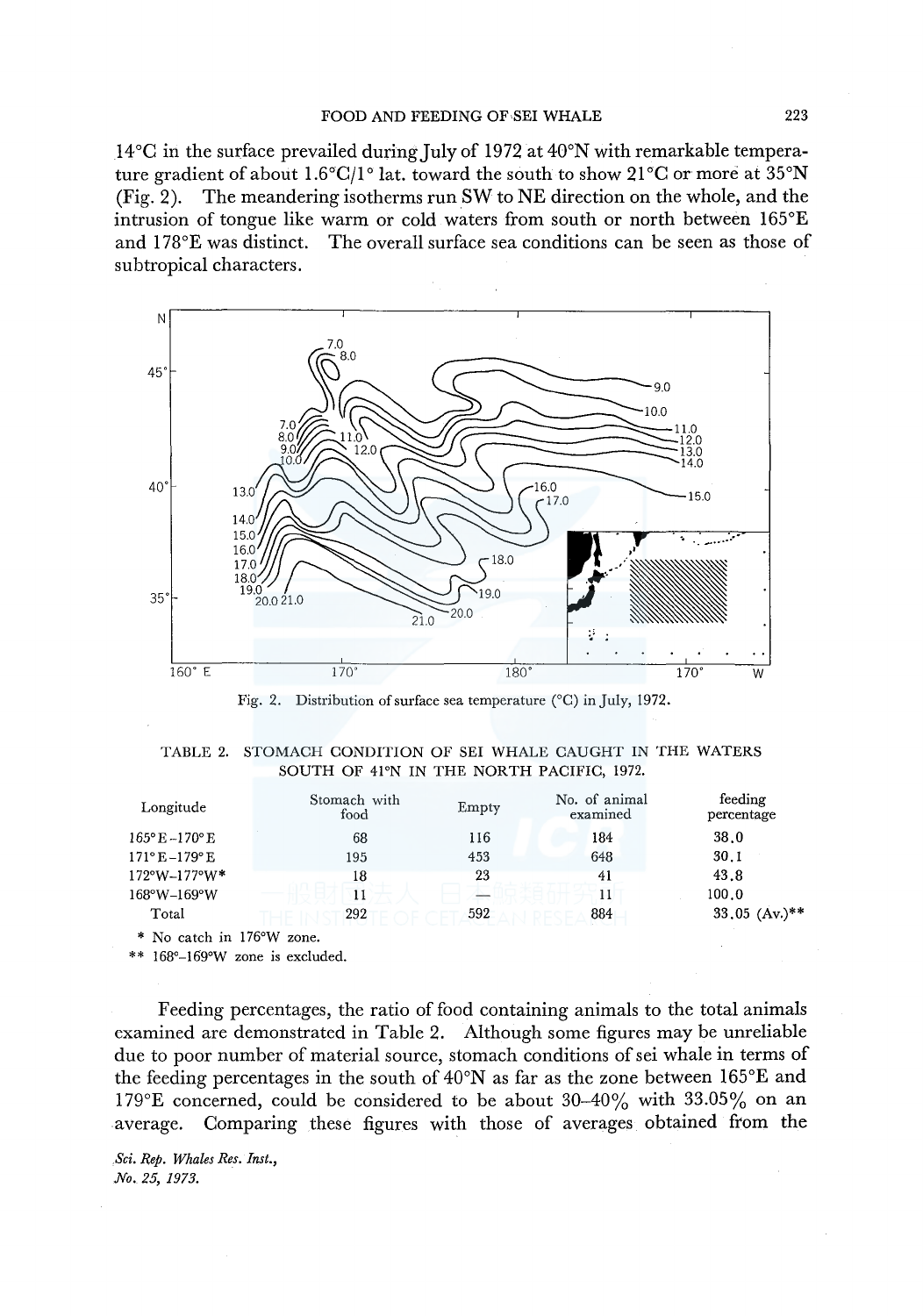northern whaling ground north of 40°N where 50% or more are expected (Table 3), the whaling ground south of 40°N showed slightly poor feeding conditions on the whole but could be regarded as still rich to some extent in availability of foodstuff. Relatively poor feeding conditions in the south of  $40^{\circ}$ N are also shown by the fulness of stomachs in terms of the amount of food as expressed in percentage figures (Table 4 ). It is curious, however, that considerable high percentages of whales were found to be carrying well repleted stomachs in contrast to very slight numbers in northern whaling grounds.

|  | TABLE 3. LATITUDINAL CHANGE IN FEEDING |  |  |  |
|--|----------------------------------------|--|--|--|
|  | PERCENTAGES OF SEI WHALE.              |  |  |  |

| Latitudes                                  | Feeding percentage                                           |             |
|--------------------------------------------|--------------------------------------------------------------|-------------|
| $50^{\circ} - 60^{\circ}$ N I <sup>*</sup> | 21.83                                                        |             |
| $II**$                                     | 50.19                                                        | Av. 1967/71 |
| $40^\circ - 50^\circ N$                    | 55.01                                                        |             |
| $20^{\circ} - 40^{\circ} N$ ***            | 34.40                                                        | Av. 1972    |
| * Bering Sea.                              |                                                              |             |
|                                            | ** northern North Pacific between 50°N and Aleutian Islands. |             |

\*\*\* Actual southern most position: 34°N.

#### TABLE 4. STOMACH CONDITIONS IN PERCENTAGE FIGURES BY NUMBER OF ANIMALS

| Latitudinal area         | Amount of food |          |      |      |  |  |
|--------------------------|----------------|----------|------|------|--|--|
|                          | Few            | Moderate | Rich | Full |  |  |
| North of $40^{\circ}N^*$ | 60.2           | 26.8     | 9.6  | 3.4  |  |  |
| South of $40^{\circ}N^*$ | 43.9           | 26.3     | 12.7 | 17.1 |  |  |
| North of 40°N**          | 63.2           | 25.9     | 6.2  | 4.7  |  |  |
| $*1972$                  |                |          |      |      |  |  |
|                          |                |          |      |      |  |  |

\*\* Average: 1967-1972

Characters of the southern whaling ground as feeding place were examined geographically or quantitatively in view of the availability of foodstuff, and revealed that the southern whaling ground by no means so poor in feeding conditions as having been supposed in general. Table 5 shows one of another characters, the qualitative peculiarity of the region. It is noticed in the table that great deal of foodstuff in the south of 40°N are solely comprised of fishes while they are almost less important in the northern whaling ground. On the other hand, copepods comprised only 7.2% among all foodstuff while they are 80% or more in the north. These qualitative characters indicate that the formation of whaling ground in the waters south of 40°N possibly relates to the accumulation of young fishes under feeding migrations as well as whales.

# KIND OF FOOD ORGANISMS

Table 6 demonstrates the kind of food organisms found in 1972 materials which in-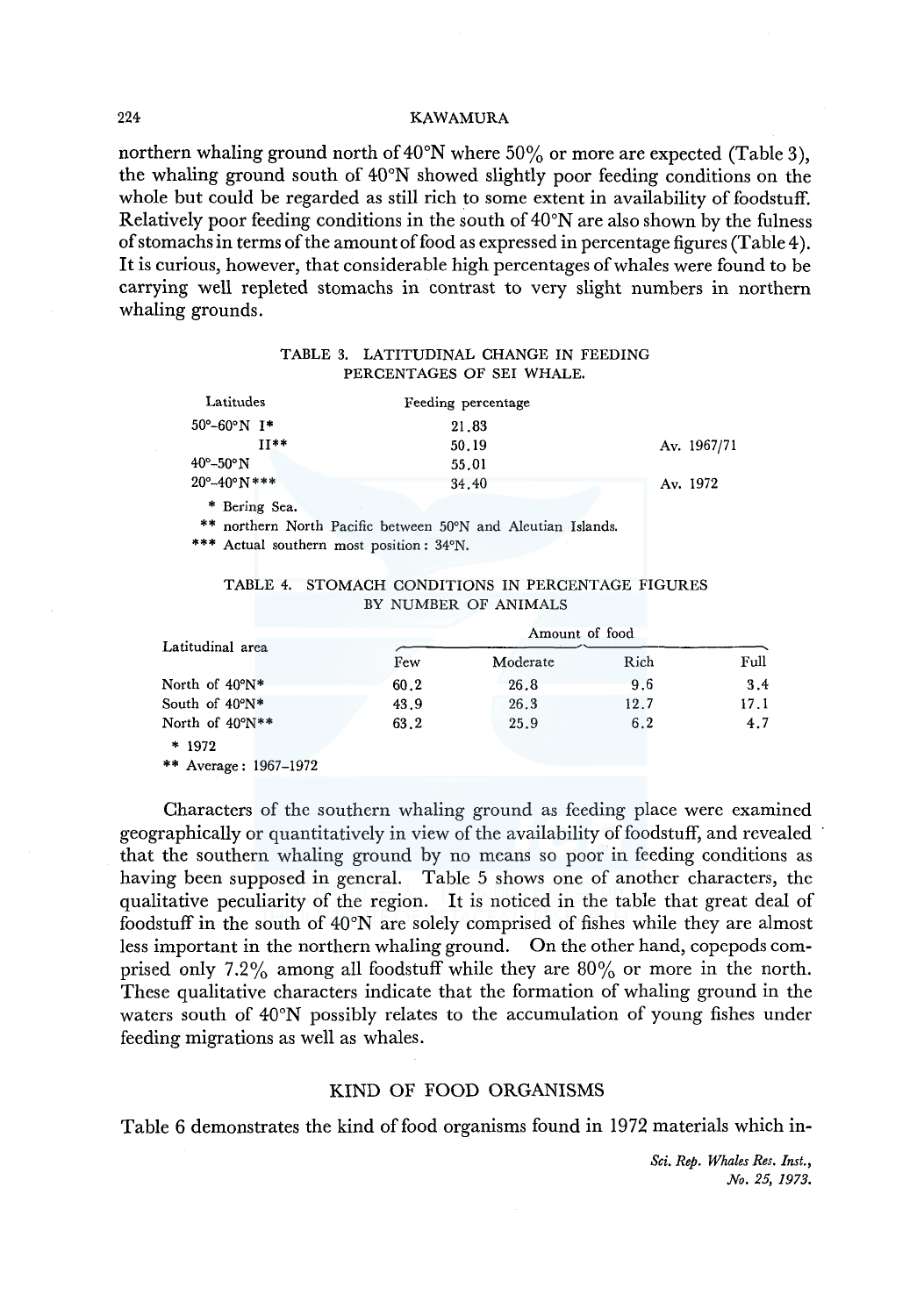## FOOD AND FEEDING OF SEI WHALE 225

clude the food samples collected in the waters north of  $40^{\circ}$ N up to  $50^{\circ}$ N but a little. Relatively large number of food species was found especially in euphausiids and fishes. To describe biological characters of the population of food organisms something more in detail would be as follows: both *Calanus cristatus* and *Calanus plumchrus* were entirely consisted of copepodite stage V which is only one copepodite stage showing gregarious occurrence during warm season in the North Pacific as having been reported in many previous works (e.g. *Fae. Fish. Hokkaido Univ.,* 1961).

## TABLE 5. A GENERAL FEATURES OF FEEDING CONDITIONS IN THE NORTH PACIFIC SEI WHALE THROUGH PAST SIX SEASONS\*

| Whaling | Feeding**  | Food organism |          |      |       |  |  |  |
|---------|------------|---------------|----------|------|-------|--|--|--|
| Season  | percentage | Euphausiid    | Copepoda | Fish | Squid |  |  |  |
| 1967    | $73.1***$  | 22.0          | 76.7     | 0.6  | 0.3   |  |  |  |
| 1968    | 60.9       | 9.0           | 89.9     | 0.2  | 0.7   |  |  |  |
| 1969    | 60.8       | 6.3           | 81.6     | 9.1  | 3.0   |  |  |  |
| 1970    | $64.1***$  | 13.8          | 81.6     | 4.2  | 0.3   |  |  |  |
| 1971    | 54.5       | 17.7          | 75.5     | 4.9  | 1.9   |  |  |  |
| 1972    | 54.4       | 2.7           | 7.2      | 24.6 |       |  |  |  |

\* Number during 1967-1971 represents the whole area of the North Pacific north of 40°N, and that 1972 represents only the area south of 40°N.

\*\* No. of stomach with food/No. of stomach examined.

\*\*\* 0.4% of amphipoda is excluded.

\*\*\*\* 0.1% of unlisted organism is excluded.

#### TABLE 6. FOOD ORGANISMS OF SEI WHALE CAUGHT IN THE NORTH PACIFIC WHALING GROUND, 1972.

| <b>COPEPODA</b>                     | DECAPODA: Macrura                            |
|-------------------------------------|----------------------------------------------|
| Calanus cristatus Kröyer            | Sergestes similis Hansen                     |
| Calanus plumchrus Marukawa          | <b>FISH</b>                                  |
| Calanus pacificus Brodsky           | Scomber japonicus Houttuyn                   |
| <b>EUPHAUSIID</b>                   | Sardinops melanosticta (Temminck & Schlegel) |
| Euphausia recurva Hansen            | Engraulis japonica Houttuyn                  |
| Euphausia pacifica Hansen           | Cololabis saira (Brevoort)                   |
| Euphausia diomedeae Ortmann         | Maurolicus muelleri (Gúerin)                 |
| Euphausia tenera Hansen             | Pseudopentaceros richardsonii (Smith)        |
| Thysanoessa inermis (Kröyer) Hansen | CEPHALOPODA: Decabrachia                     |
| Thysanoessa spinifera Holmes        | Two or three species unidentified            |
| Nematoscelis difficilis Hansen      |                                              |
| Nematoscelis gracilis Hansen*       |                                              |

\* Identification is doubtful due to the damage of specimens.

*Calanus pacificus* was separated from *Calanus finmarchicus* or *Calanus helgolandicus,*  and established as warm water prefering species being prominent in Far Eastern Seas by Brodsky (1948). Among the occurrence of *C. finmarchicus* and *C. helgolandicus* in the surrounding waters of Japan, some of which might be included *C. pacificus* since the species prefers well much warmer waters than the two others. It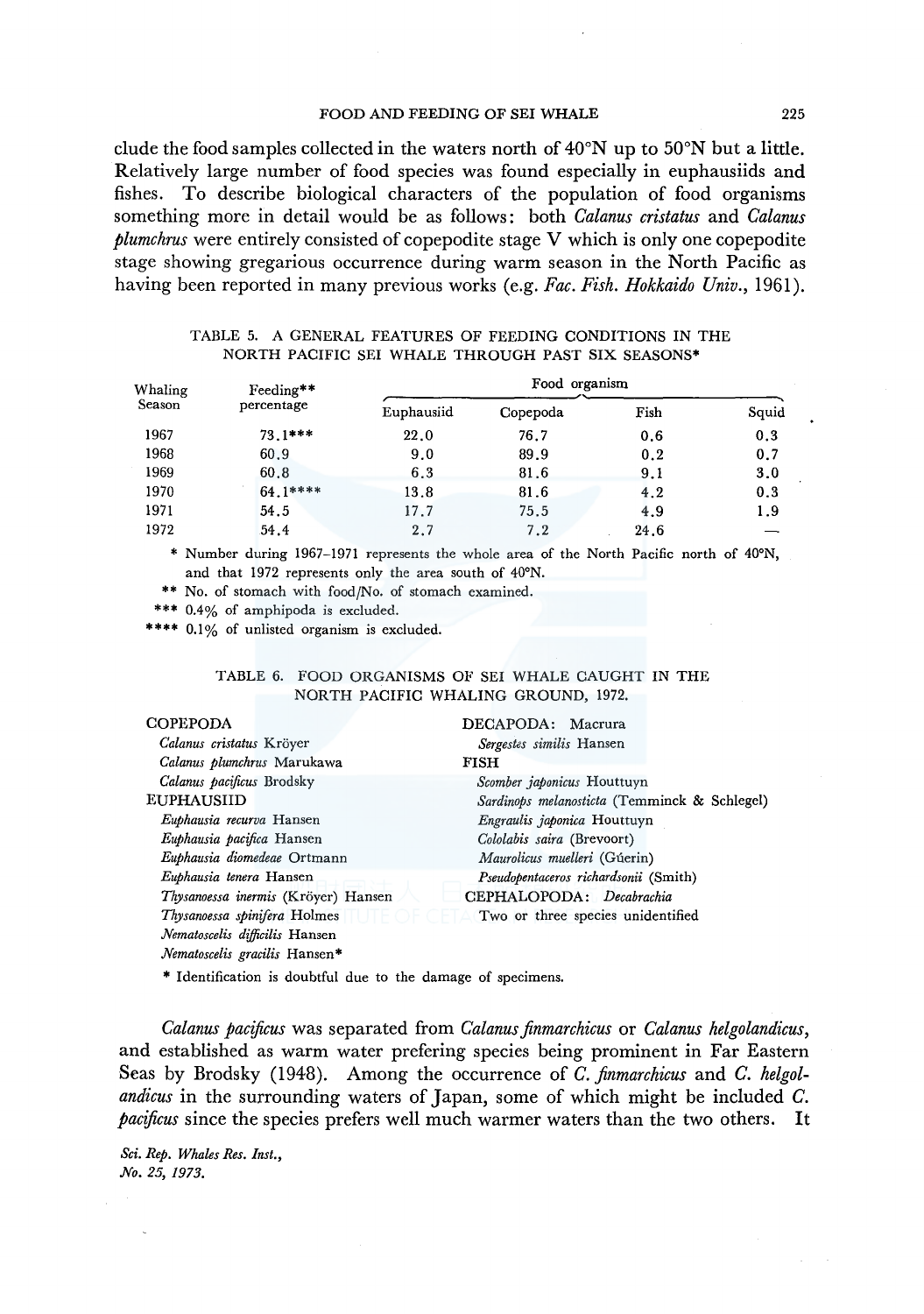#### 226 . KAWAMURA

seems the first record that *C. pacificus* is reported as a principal food sources of baleen whales in the North Pacific region. *C. pacificus* which was found to be the primalily important foodstuff of sei whales in the waters south of 40°N, was also represented by copepodite stage V but copepodite stage VI of both sexes also occurred. However, the number of adult males and females in the population was hardly comparable to that of copepodite V and an approximate ratio of each stage was:  $CV: CVI$ (female):  $CVI(male) = 60: 3: 1$ . There was a net plankton sample collected in the whaling ground and it revealed that copepodites III and IV of *C. pacificus* also present in the region with slightly larger numbers in the latter.

In euphausiids, *Euphausia pacifica* was found most frequently and most of them were consisted of both adult and adolescent individuals some of which carried sperm sacs on the belly. *E. recurva* and *E. diomedeae* were also found being consisted of ·adult forms of both sexes with almost same number though slightly less female in the latter species. Some females carried sperm sac. *Nematoscelis* spp. and others were consisted of both sexes with some mixture of adolescent forms. None of these species were found carrying about sperm sac.

The only one macruran, *Sergestes similis* was in the body length of 26.3–47.0 mm though most of them were found to be larger than 40 mm. Their body lengths, however, did not differ much by each collected samples, and this fact suggests that mass occurrence in patchness would be consisted of the individuals of nearly same developmental stages possibly due to a sort of segregation by year class.

Many individuals of Japanese anchovy, *Engraulisjaponicus* were 9.0-10.5 cm in fork length and supposed to be a spring population of current year almost attained at the maturity from their sizes (Kondo, 1971). Japanese mackerel, *Scomber japonica*  was the most dominant food fish, and all of them was sexually immature from their body length of 8.4-11.7 cm (Usami, 1968). Body length of Japanese sardine, *Sardinops melanosticta* and Pacific saury, *Corolabis saira,* was B.3-11.6 cm and 10.5- 17.7 cm respectively. They were also sexually immature from their body length (Kondo, 1964; Hotta, 1964 ), and Pacific saury was possibly a offspring of the spring in current year (Hotta, 1964 ). A Gonostomatiid fish, pearlsides *(Maurolicus muelleri)*  showed 4.7-4.B cm in their fork length.

Although there were many kind of food organisms as mentioned above, a bulk of these food organisms can be considered being consisted of zooplankton and fish species which prefer rather warmer waters when compared with those having been found previously in the northern waters (see Nemoto, 1957, 1959), that is, *Calanus pacificus, Nematoscelis gracilis, N. dijficilis, E. diomedeae, E. tenera* and some fishes such as Japanese mackerel.

Food organisms in detail with corresponding number of whales are given in Table 7. It is clear in the table that a typical cold water copepods, *C. cristatus* and *C. plumchrus* were exclusively fed by the whales in the northern waters north of 40°N, while *C. pacificus,* the warm water copepod, was the representative in the south of 40°N. Table 7 also indicates that the fin whales feed more preferably on euphausiids than copepods as Nemoto (1959) early reported their food preference. To see the overall results it is no doubt that the essential diet of sei whales in the waters south of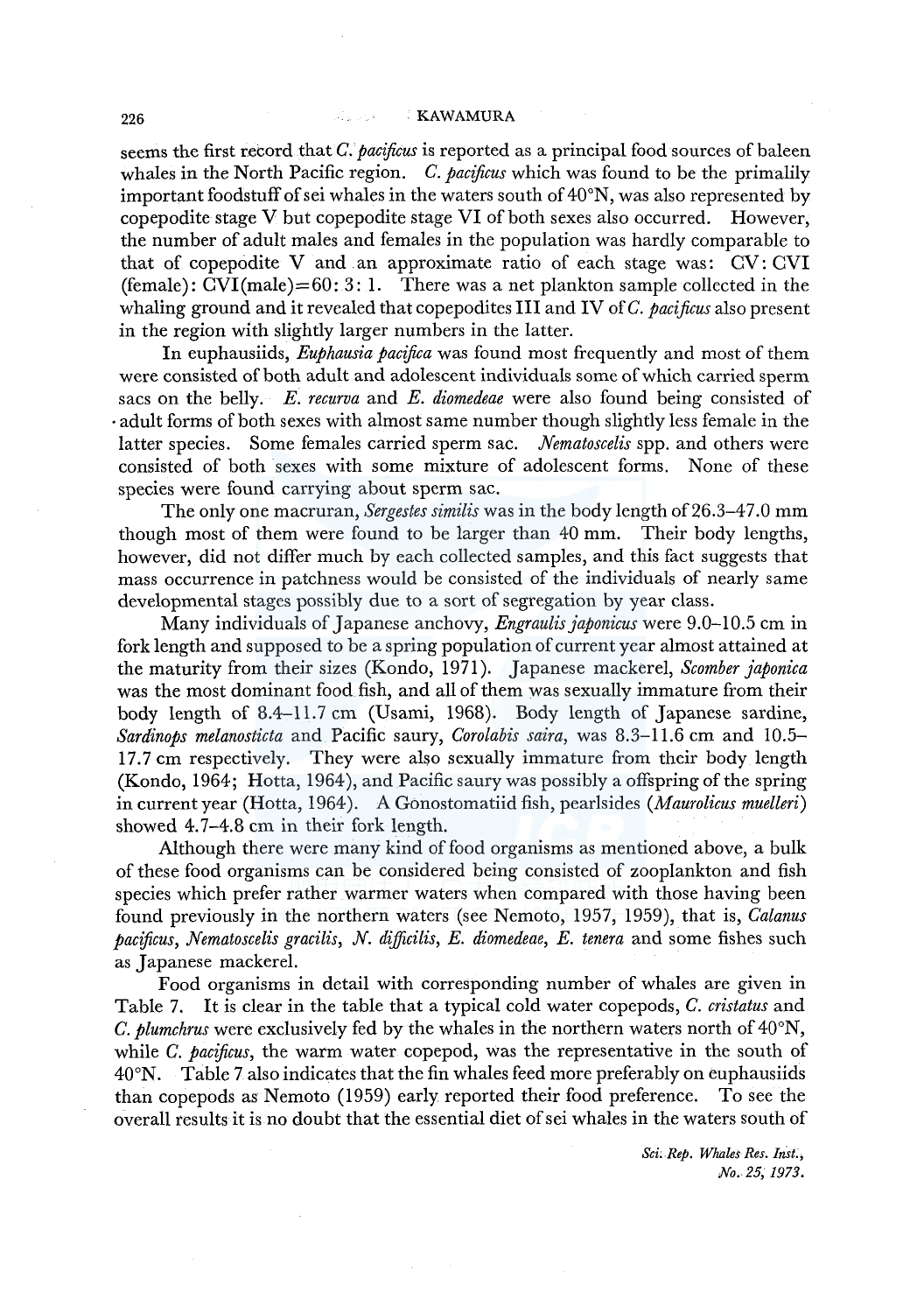#### FOOD AND FEEDING OF SEI WHALE 227

40°N is formed almost solely by *C. pacificus* and small fishes. It is notable that both *C. cristatus* and *C. plumchrus* correspond to *C. pacificus* in the north of 40°N, and euphausiids and macruran, *Sergestes similis* (Kawamura, 1970, 1971; Omori *et al.,*  1972) also taken over the role of small fishes. As it will be mentioned later the majority of those food fishes prey upon *C. pacificus.* Euphausiids were also fed but very few. This indicates that they are less important as whales food in the waters south of 40°N. Among the food fishes both Japanese mackerel *(Scomber japonicus)*  and Japanese sardine *(Sardinops melanosticta)* were the most important.

#### TABLE 7. NUMBER OF ANIMALS BY THE FOOD ORGANISMS IN SEI AND FIN WHALES IN THE NORTH PACIFIC, 1972.

|                                                  | South of 40°N |                  | North of 40°N    |  |  |
|--------------------------------------------------|---------------|------------------|------------------|--|--|
| Kind of organisms                                | sei           | fin              | sei              |  |  |
| C. cristatus                                     |               | $\boldsymbol{2}$ | 18               |  |  |
| C. plumchrus                                     |               | 1                | 6                |  |  |
| C. plumchrus-C. cristatus                        |               |                  | 1                |  |  |
| C. pacificus                                     | $7*$          |                  |                  |  |  |
| C. pacificus-E. recurva                          | 1             |                  |                  |  |  |
| E. pacifica                                      |               | З                | 3                |  |  |
| E. recurva                                       | 1             |                  |                  |  |  |
| E. diomedeae                                     | 1             |                  |                  |  |  |
| E. tenera                                        | 1             |                  |                  |  |  |
| Th. inermis                                      |               | 2                |                  |  |  |
| Th. spinifera                                    |               | 1                |                  |  |  |
| Th. inermis-Th. spinifera                        |               | 3                |                  |  |  |
| $N.$ gracilis $(?)$                              | 1             |                  |                  |  |  |
| N. difficilis                                    |               |                  |                  |  |  |
| S. similis                                       |               | ı                | $\boldsymbol{2}$ |  |  |
| S. similis-C. cristatus                          |               |                  | 1                |  |  |
| S. similis-E. pacifica                           |               | 1                |                  |  |  |
| S. similis-C. plumchrus-C. cristatus             |               |                  | 1                |  |  |
| S. japonicus                                     | 10            |                  |                  |  |  |
| S. japonicus-C. pacificus                        | 1             |                  |                  |  |  |
| S. japonicus-S. melanosticta                     | ŀ.            |                  |                  |  |  |
| S. japonicus-E. japonicus                        | 1             |                  |                  |  |  |
| S. melanosticta                                  | 3             |                  |                  |  |  |
| E. japonicus                                     |               |                  |                  |  |  |
| C. saira                                         |               |                  | 1                |  |  |
| M. muelleri                                      |               |                  |                  |  |  |
| M. muelleri-S. saira-Squid                       |               |                  |                  |  |  |
| P. richardsonii larva (?)                        |               |                  |                  |  |  |
| Squid                                            |               |                  | $\overline{2}$   |  |  |
| * One material collected by the net is included. |               |                  |                  |  |  |

In summerizing the results it is confirmed that *C. pacificus, S. japonicus* and *S. melanosticta,* all the warm water food organisms, essentially made the whales accumulate for feeding in the waters south of 40°N. A clear latitudinal succession in the species composition of food organisms or in its community also make us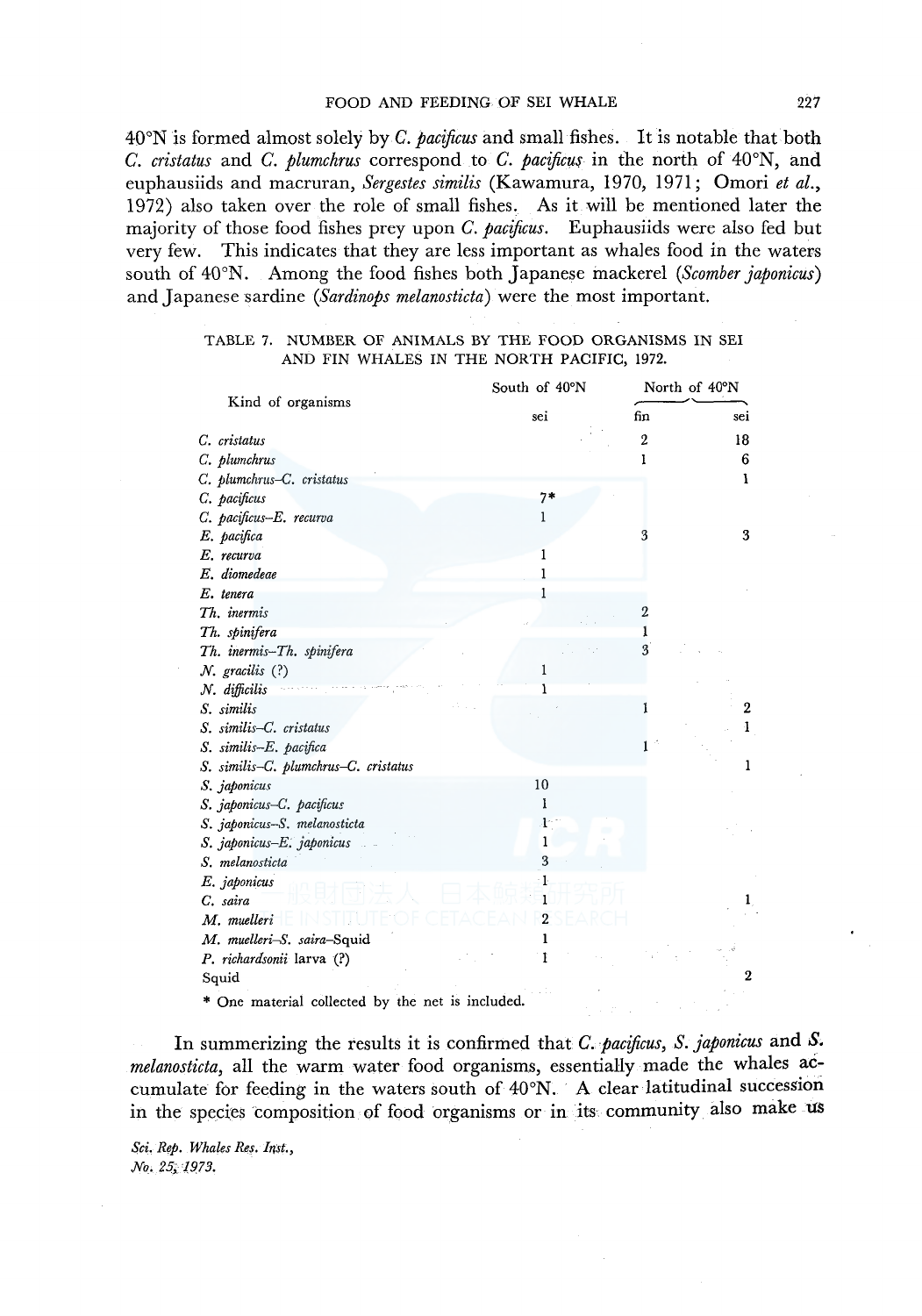confirm that the subarctic front had undoubtedly positioned in the vicinity of  $40^{\circ}$ N in the east longitudes during July of 1972.

#### DISTRIBUTION OF FOOD ORGANISMS

Food organisms occurred can be divided into three major groups: copepods, euphausiids and fishes. Figs. 3 and 4 demonstrate a rough sketch of their distribution being arranged by examining the food samples and the record of eye observations made on the ship's deck. As the latter covers all of whales caught while the food



graphical discontinuity.

samples were collected sporadically, the spread of distibution range shown in the figures does not follow exactly to the positions or the range by the food samples. Fig. 3 shows the distribution of copepods and a macruran, *Sergestes similis.* It is clear in the figure that C. *pacificus* occurs only in the waters south of 40°N while C.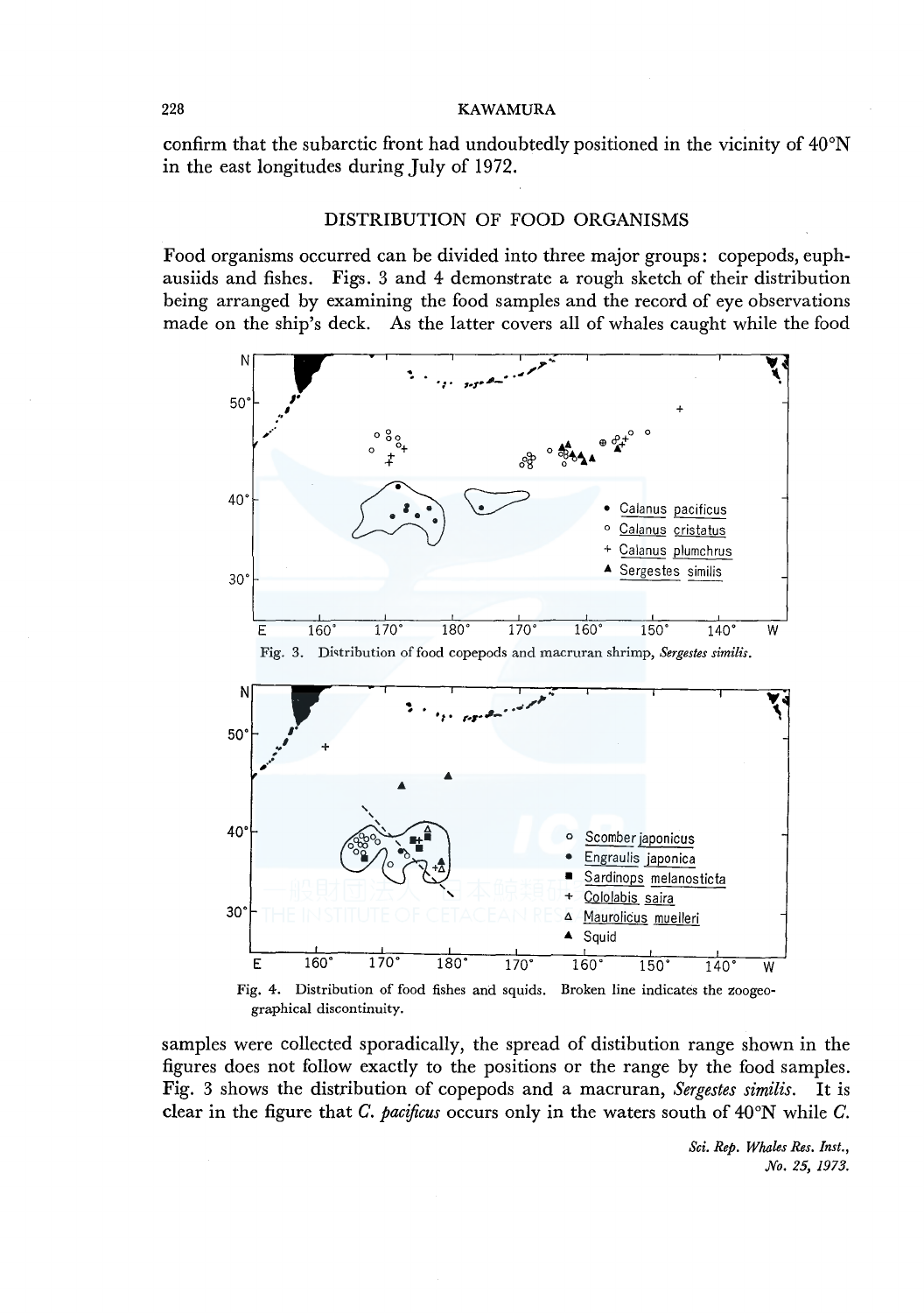*plumchrus* and *C. cristatus* predominate extensively in the northern waters. The actual southern most position of the occurrence of C. *pacificus* was found in 34°N and that of northern most was in  $41^{\circ}20'N$ ,  $170^{\circ}E$ . Taking some allowance into consideration on their distribution range, C. *pacificus* may occur up to 42°N or thereabouts with a considerable large size stocks so as to be fed by the whales. *Sergestes similis,* on the other hand, occurred only in the waters of west longitudes with its distribution center in 44°-46°N, 160°W. The occurrence of *S. similis* in this way is very characteristic as having been reported and pointed out its importance as whales food in these region (Omori *et al.,* 1972). A majority of euphausiids in the northern waters were represented by *Euphausia pacifica, Thysanoessa spinifera* and *Th. inermis* though they might be less important in the region where mass occurrence of *S. similis* is expected.

There are noticeably different features of distribution between Japanese mackerel and Japanese sardine (Fig. 4). In the waters south of 40°N Japanese mackerel occurred exclusively in  $165^{\circ}-173^{\circ}E$  while Japanese sardine was found in 174°-l 78°E. Composition of whales food fish was relatively complicated in the region east of 174°E where young Pacific saury of 10.5-17. 7 cm and pearlsides of 4.7-4.8 cm occurred along with Japanese sardine. Very small larvae presumably of boar fish, *Pseudopentaceros richardsonii,* also occurred though sporadic. All these small but swarm forming fishes did not occur in the waters north of 40°N except a very few instances of Pacific saury. In general, population of fishes as food ofsei whale in the waters south of 40°N can be considered to be consisted of two groups of food-



Fig. 5. Distribution of food euphausiids and their possible zonation of occurrence as whales food. The mixture zone in the figure does not mean the interspecific mixing but the species occur in complete monotypic population under a condition of rather sporadic occurrence each other.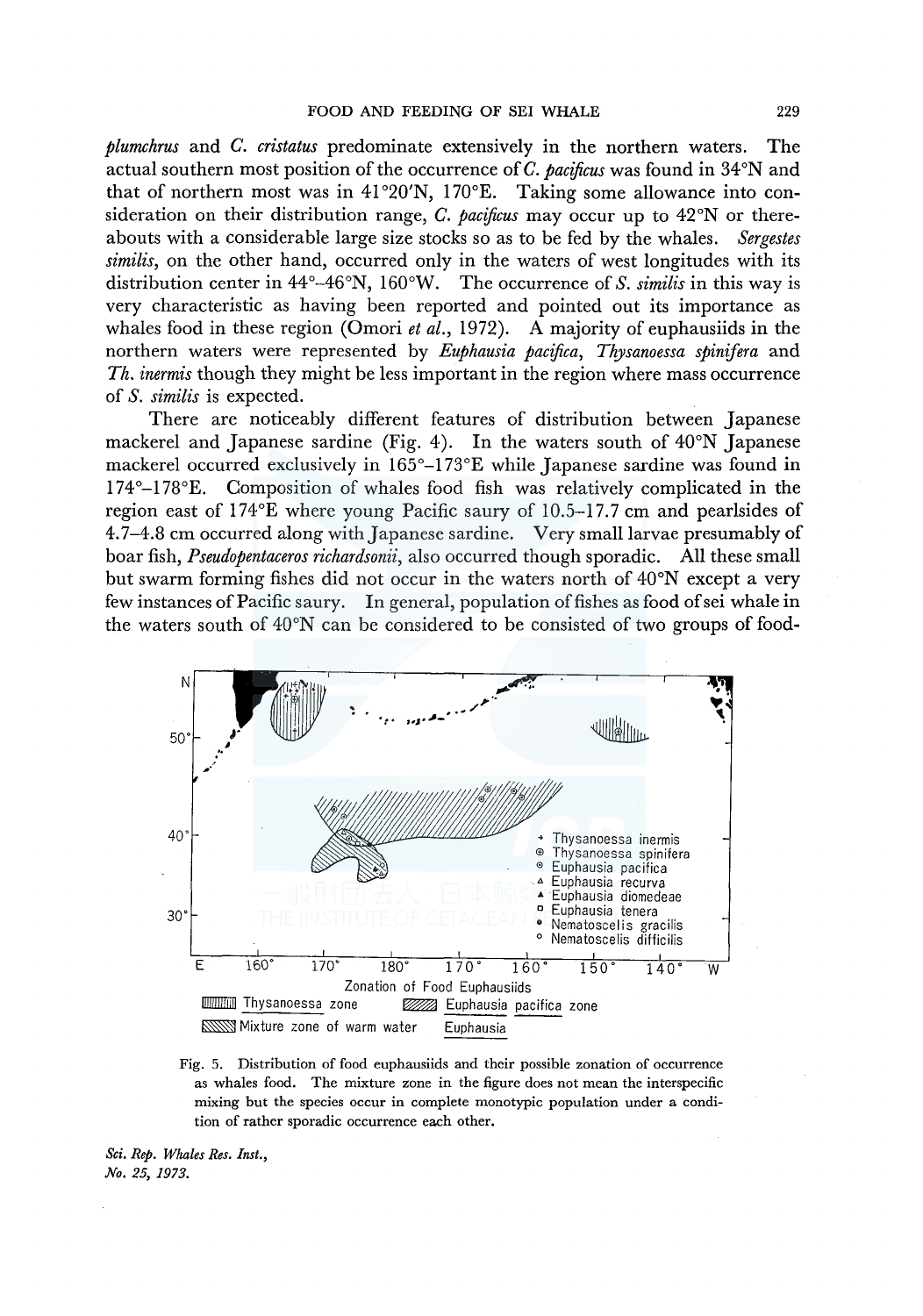stuff of fishes: Japanese mackerel alone or it accompanying Japanese anchovy population in the west side region, and Japanese sardine population with several numbers of cold water or cosmopolitic fishes. These food fish populations divide the region into two parts that different fish communities predominate roughly with their occurrence border crossing northwest to. southeast direction between 170°E and  $180^\circ$  as shown by a broken line in Fig. 4.. Recognition of whaling ground by this way can also be interpreted by the pattern of occurrence in euphausiids (Fig. 5).

#### PREY OF FISHES FED BY WHALES

As it was mentioned in the preceding section a considerable part of foodstuff of sei whales in the waters south of 40°N was consisted of small sized but school forming fishes, and such sea conditions as feeding ground seem somewhat characteristic when compared with those formed by the planktonic organisms since the fishes above mentioned can be regarded as competitors to feed on the whales food. In connection with this circumstances the whaling ground in the south of  $40^{\circ}$ N would be regarded as that formed secondarily although there seems still in need of further examination on foodstuff in the fishes fed by the whales.

As it is shown in Table 8 great deal of fishes found in the stomach of whales had fed solely on copepods of one or two species. Among copepods fed by the fishes of whales food, *C. pacificus* was most predominant being followed by *C. plumchrus* and *C. cristatus.* It was also noted that one of the typical cold water copepod species, *Eucalanus bungii bungii* which was completely absent from the foodstuff of sei whale occurred along with *C. pacificus.* Some individuals of Japanese mackerel

|  | TABLE 8. STOMACH CONTENTS OF FISHES FED BY SEI WHALE. |  |  |  |
|--|-------------------------------------------------------|--|--|--|
|  |                                                       |  |  |  |

| Food organisms of fishes                        |       | NING OF 100G HSHES |    |    |        |
|-------------------------------------------------|-------|--------------------|----|----|--------|
|                                                 | Sj    | Cs                 | Ej | Sm | Mm     |
| C. cristatus-C. plumchrus                       |       |                    |    |    |        |
| C. plumchrus                                    |       |                    |    |    |        |
| C. pacificus                                    | 2     |                    |    |    |        |
| C. pacificus-C. plumchrus                       |       |                    |    |    |        |
| C. pacificus-E. bungii bungii                   |       |                    |    |    |        |
| C. pacificus-C. plumchrus-amphipoda (Gammariid) |       |                    |    |    |        |
| Others                                          | $9**$ |                    |    |    | $4***$ |
| Unknown****                                     | 4     |                    |    |    | 2      |
| Empty                                           | 5     | 2                  |    | 3  |        |
|                                                 |       |                    |    |    |        |

\* Sj: *Scomber japonicus,* Cs: *Cololabis saira,* Ej: *Engraulis japonicus,* Sm: *Sardinops melanosticta,*  Mm : *Maurolicus muelleri.* 

\*\* *Euchaeta* sp., *Phronima* sp., *Sapphirina* (?), *Eucalanus* sp., *Oikopleura* sp., *Salpa* (?).

\*\*\* *Pseudocalanus elongatus, Eucalanus bungii bungii, Candacia colombiae, Oncaea* sp., Euphausiids furcilia, Amphipoda, *Phronima* sp.

\*\*\*\* decomposed.

and pearlsides *(M. muelleri)* fed on a mixture of many kind of zooplankters. These fishes seem undoubtedly to have preyed upon the zooplankters being present in-

> *Sci. R.ep. Whales R.es. Inst., No. 25, 1973.*

 $K^*$  in  $A \rightarrow R^*$  food  $f \in A$  is state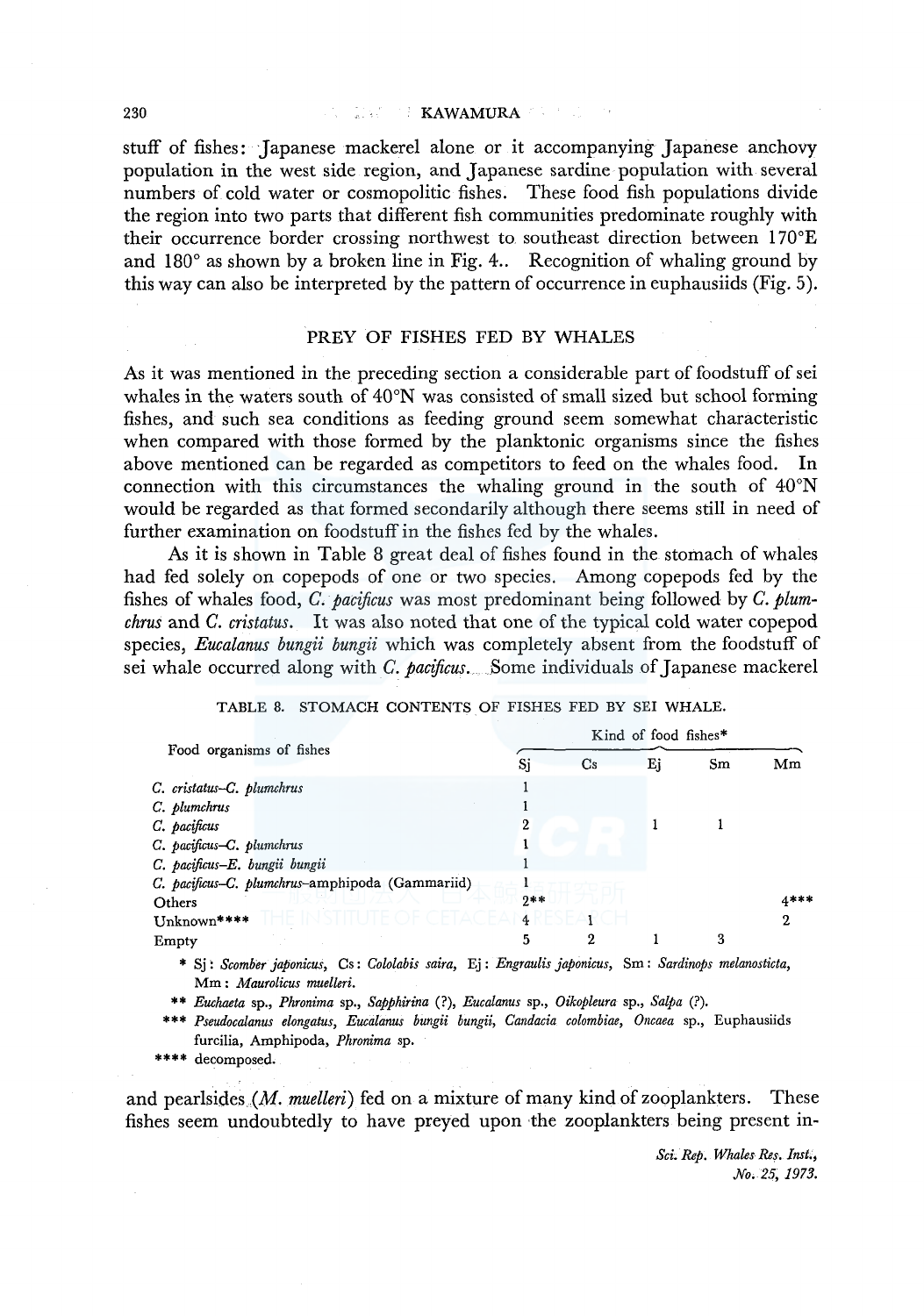#### FOOD AND FEEDING OF SEI WHALE 231

discriminately without any selection. It is interesting that warm water zooplankton species such as *Phronima* and *Sapphirina,* were found as a food of young Japanese mackerel which somewhat prefers warm water while *M. muelleri,* a cosmopolitic species fed on cold water zooplankters. By examining on the foodstuff of both whales and their food fishes, it is confirmed that they are closely linked up solely through *C. pacificus.* In these prey-predator relationships the whaling ground in the south of 40°N can be recognized as being formed at its beginning by the distributional characters peculiar in *C. pacificus,* which would possibly related to some hydrodynamical processes of past seasons in the northern waters. In approaching to the causation of aggregations of whales through the formation of their feeding ground, manifold composition of foodstuff in pearlsides seems less important than Japanese mackerel which feeds exclusively on monotypic swarms of copepods.



Fig. 6. Schematic zonation of whaling ground in the waters south of 40°N as based on the distribution of prey organisms of sei whales and their food fishes. 'WARM' in the figure is the zone characterized by *C. pacificus* or its mixture with various warm water copepods, and ' COLD ' is those by *C. plumchrus* or its mixture with *C. cristatus.* Both 'WARM' and 'COLD' zones meet and mix with each other at the ' TRANSITION' zone. Arrow shows a possible penetration of subsurface cold waters from the EKCE.

By plotting the occurrence of prey organisms of fishes fed by whales, two ecologically heterogeneous regions could be distinguished (Fig. 6). One of them is characterized by *C. pacificus* or a mixture of various warm water zooplankters, and the other is by *C. plumchrus* or a mixture of *C. plumchrus* and *C. cristatus* populations. It is also noticed that there are transision zone with some width where the prey organisms of fishes intermingled with those in both regions each other. These distinguished regions agree well with the result obtained in food fish populations, but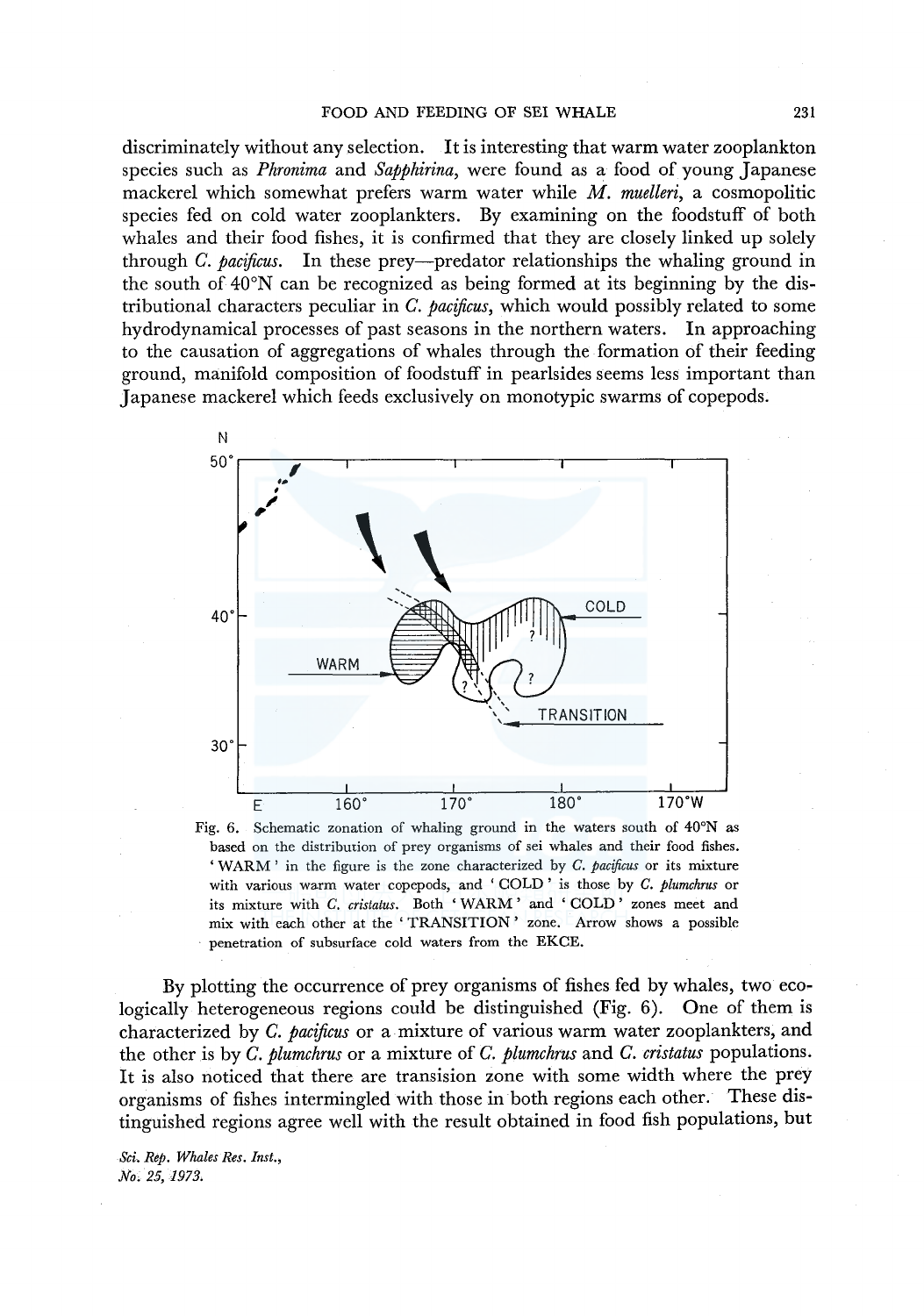the location of transision zone seems likely to shift rather southward than the location of ecological discontinuity which is shown in Fig. 4.

## DISCUSSION

The region which lies in the south of  $40^{\circ}$ N of the North Pacific does not seem to be kept under such a conditions of good feeding ground as make the whales, if not entirely, be accumalated for a while when considered from the point of views of an abundance in food organisms. This is the problem of gross availability of food organisms as it is generally indicated by feeding condition of whales. Feeding percentages, the ratio of food containing animals to the total examined in sei whales in the waters north of  $40^{\circ}$ N through past five years were 62.7% on an average while those in the south of  $40^{\circ}$ N revealed it remains at about  $30-40\%$ . Under a rather barren sea conditions, however, the region lies between 160°E and 180° zone in the south of 40°N seems to be distinct being covered with some peculiarities under the influence of prevailing current.

Mentioning on the upwelling of suarctic intermediate waters in relation to the character of subarctic front in the zone of east longitudes of the North Pacific, Uda (1971) proposed the presence of a southeasterly branch from the East Kamchatka Current, which is called as the East Kamchatka Current Extension (EKCE), and it presumably influences upon the sea conditions in the environs of  $40^{\circ}$ N,  $160^{\circ}$ – $170^{\circ}$ E region. The EKCE which originates from the region about 50°N, 160°E extends south to southeast direction, shifting its direction more easterly when it meets with the Oyashio front at about 40°N. This cold southeasterly current must presumably be causative for the meandering in surface temperature distribution along with the influence of a complex bottom topography by the Emperor Seamount Chain, and further, it possibly relates to the extension of mixed waters of the Kuroshio and Okhotsk Sea as Dodimead *et al,* (1963) figured out. Recent work presented by Kishi and Uda(1973) makes me confirm those hydological peculiarities of the whaling ground under consideration. Analyzing on the depth distribution of 10°C waters based on the enourmous amount of data during 1935-1969, they (Kishi and Uda, 1973) found a steady southerly intrusion of the cold EKCE waters into the south of 40°N region between 150°E and 160°E.

The whaling ground in the south of 40°N would be divided into two regions of relatively warmer and colder characters by the intrusion of colder waters from the north, and they are formed in the both southwest and northeast side of the region (see Figs. 5 and 6). In this connection the proposed ecological discontinuity which was interpreted from the results of examinations both on whales food and the prey organisms of the fishes of whales food agrees well with the hydrological characters on the whole, and supports Uda's proposal on the EKCE on biological basis although the location of the discontinuity may shift to some extent by seasons and years. In the populations of Japanese sardine and pearlsides the latter fed exclusively on boreal or cold arctic zooplankton species such as *Pseudocalanus elongatus* not with standing the fact that both fish species occurred in almost the same region. On the other hand,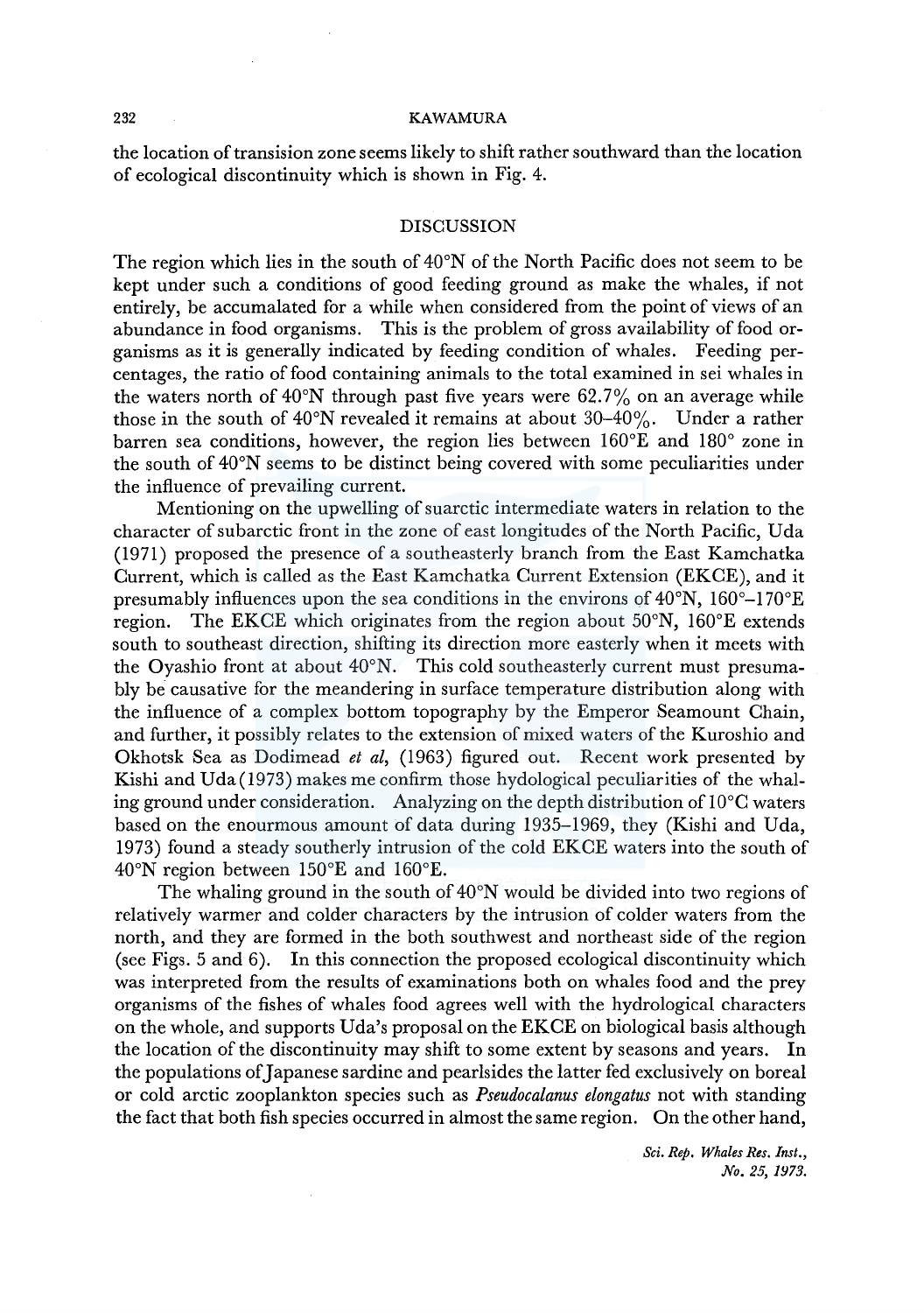it was more in the southerly waters that monotypic aggregations of *C. pacificus* were found in the stomach of Japanese mackerel. Both *C. cristatus* and *C. plumchrus* as a foodstuff of sei whales never occurred in the waters south of 40°N while they were found in the further south to some extent as a prey of food fishes of whales. These circumstances seem to be discrepant but it would be explained as follows though still have not proved yet: Both *C. cristatus* and *C. plumchrus* are the important foodstuff of baleen whales through widely in the northern North Pacific (Nemoto, 1963), and they could occur by forming a dense swarms so as to be fed by the whales in the north of  $40^{\circ}$ N. In the south of  $40^{\circ}$ N, on the other hand, it is far out side from their usual habitat, and as any of both species could not be present as swarms in the surface so were they in the northern waters. *C. cristatus* and *C. plumchrus* found in the stomach of Japanese mackerel might not be preyed upon their swarming populations but possibly upon rather sporadic and dispersed populations having been carried by the intermediate waters from the north. The general features in the zoogeographical successions of fish foods suggest that some mixing of water would take place in or near by those discontinuous borders mentioned previously, and it might presumably be due to the influence of the EKCE, since cold waters widely found over this region can be recognized as the subsurface Oyashio origin waters which penetrated into the region at the depth ofabout 50-100 m. (Kishi and Uda, 1973).

According to Betesheva (1954) fin whales feed on anchovy in the waters of Kurile region during August and the anchovy population often accompanies *Thysanoessa raschii, a cold neritic species (Boden <i>et al, 1955)*. Japanese anchovy found in the North Pacific in 1972 occurred at the southern most part of its distribution in Japanese sardine-pearlsides populations. This fact suggests also the succession of water masses more colder toward north to northeast side in contrast to warming toward south to southwest, that is, more stronger influences of warm water in the south. In this respect Omori (1965) reported an interesting result, that is, *C. pacificus* distributes fairly wide in the zone of 40°-50°N of the North Pacific during June to August but it is only in the west of 170°W that *C. pacificus* often occurs being accompanied by warm water copepods such as *Calanus tenuicornis.*  This fact would explain the biological character of newly opened whaling ground and its peculiarity as mixing region in general.

Consulting with the general faunistic features around the region in the south of 40°N of the North Pacific (Zenkevitch, 1963), the whaling ground operated in the south of 40°N resembles well to the features usually found off Sanriku, the southeast coast of northern Japan, and it is something likely to their extension with slight addition of more boreal characters. Although a considerable number of *C. pacificus*  occurs far in the Gulf of Alaska (Omori, 1965), they are usually accompanied with *C. plumchrus.* These difference in their specific combinations as a communities of food organisms, though it resembles at a glance, should be noted since it might give the sea quite heterogeneous characters. In concluding on the whaling ground along with its formation in the south of 40°N in the North Pacific, it is considered that the key factor is found solely in the distributional ecology of *C. pacificus.* However, the feeding ground of baleen whales as Kawamura (1973a, b) has firmly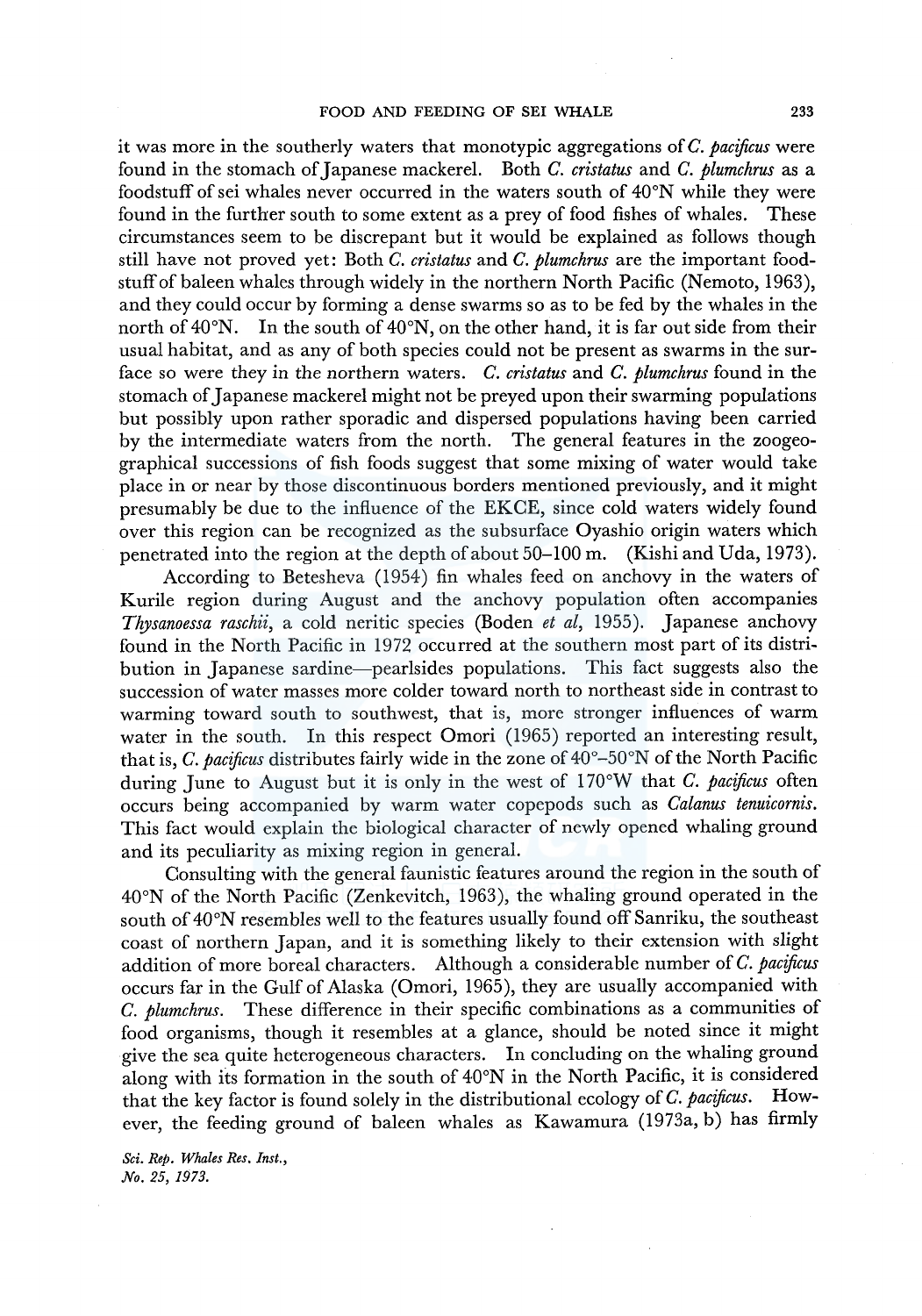pointed out should not be considered solely on the basis of each food species alone but of their community which embodied through the food chains. *C. pacificus* is usually found widely over the northern North Pacific but no other staple feeding ground of baleen whales as exploited in the zone of east longitudes would possibly be found in the zone of west longitudes.

### SUMMARY

1. In accordance with lifting the ban of whaling activities by the measures of Japanese Government in the waters south of 40°N of the North Pacific in 1972 a total of 34 food samples of sei whales was collected in the newly opened region, and their food and feeding conditions were examined.

2. The main whaling ground in the south of 40°N was located only in the zones between 165°E and 180° with 34°N as its southernmost position, where the Emperor Seamount Chain ends. The surface sea temperature of 14°-21°C prevailed during July in the region with a remakable meandering pattern which jaggs northwest to southeast direction.

3. The sea conditions were complex under a possible influence of the East Kamchatka Current Extension, and the formation of whaling ground seems rather the peculiar case in the waters south of 40°N.

4. The ratio of food containing animals to the total examined in percentage figures showed  $33.05\%$  on an average while it was  $50.0\%$  or more in the waters north of 40°N "through past five seasons.

5. In connection with the feeding percentages the fertility of the region south of 40°N as feeding ground of baleen whales is considered to be not so barren as having been supposed previously.

6. The foodstuff of sei whales in the waters south of  $40^{\circ}$ N was almost solely comprised of fishes  $(24.6\%)$  and copepods  $(7.2\%)$ , while they showed less than 5% and  $80\%$  or more respectively in the northern waters.

7. More than 20 species of food organisms were identified. A large number of them was comprised of warm or cold temperate species especially in euphausiids, but only *Calanus pacificus,* Japanese mackerel *(Scomber japonicus),* Japanese sardine *(Sardinops melanosticta)* and Japanese anchovy *(Engraulis japonica)* were the main constituents of the food of sei whales.

8. The *Calanus pacificus* population was represented by the copepodites V and VI of both sexes, and that of the fishes was by the young individuals of sexually immature.

9. Distribution of food organisms revealed that the main whaling ground in the south of  $40^{\circ}$ N is likely to be divided by a zoogeographical discontinuity into two heterogeneous regions under different faunistic characters.

10. Examination on prey organisms of the fishes fed by sei whale prooved that they also feed chiefly on *C. pacificus* or its mixtures with *C. cristatus* or *C. plumchrus.* 

11. Above results seem to support again the presence of the ecological dis-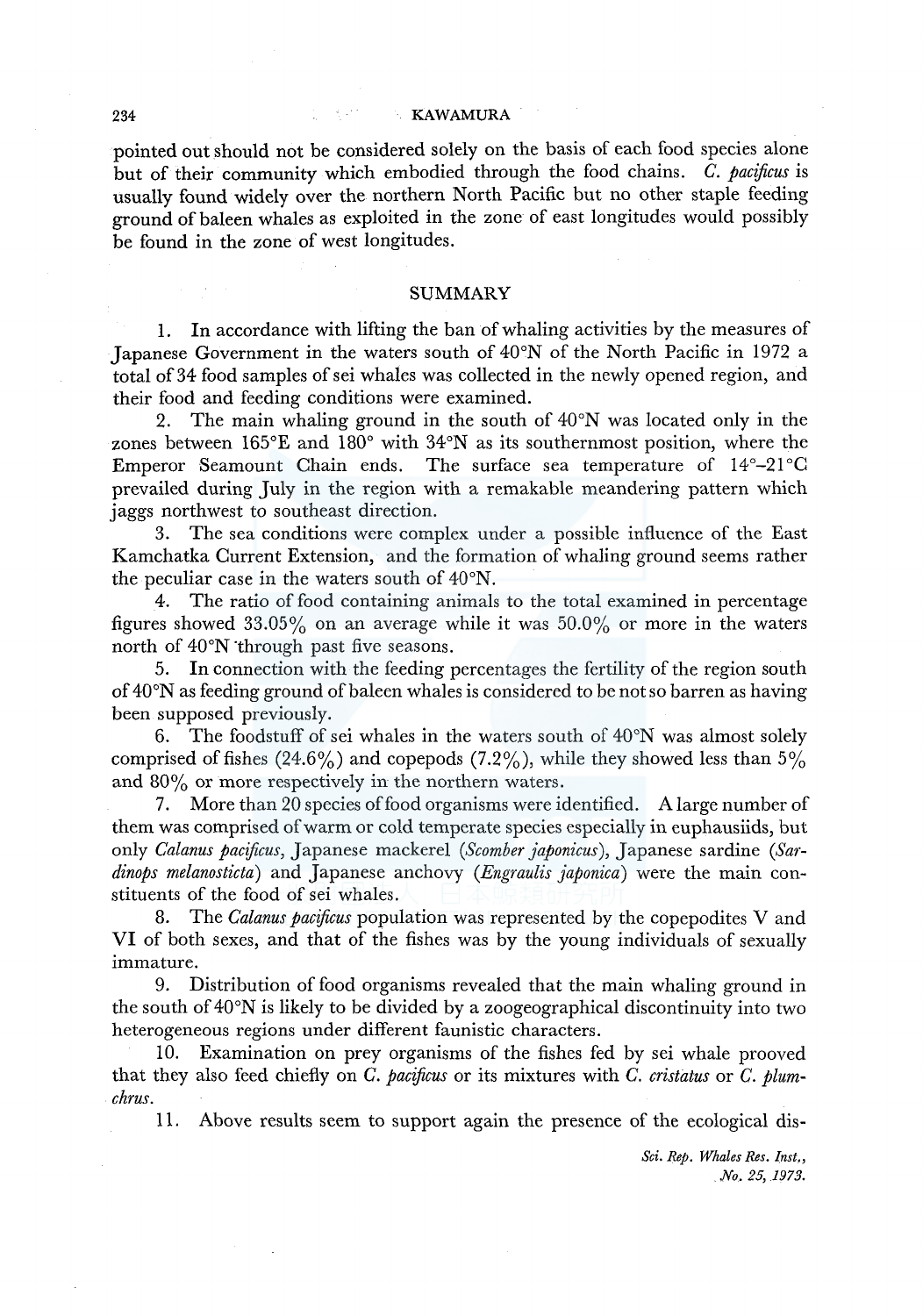continuity, and at the sametime, the intrusion of cold intermediate waters into the region.

12. The whaling ground in the south of 40°N was presumably formed solely by a bulk of mass occurrence of *C. pcificus* at its beginning, and the concentration of young fishes under feeding migration also made the sea region so fertile as to be the staple feeding ground of baleen whales.

13. It was known in this study that the feeding ground of baleen whales has been usually recognized as being formed chiefly by the aggregations of primary consumers of planktonic crustaceans, but it would also be formed or at least supplemented considerably by the organisms of more higher trophic levels, and that the condition of available foods for baleen whales in the region should not be considered by each food species alone but more comprehensively by the community of organisms.

#### ACKNOWLEDGMENTS

The food samples examined in this study were collected through the courtesy of Japanese whaling fleets of Taiyo Gyogyo K.K., Nippon Suisan K.K. and K.K. Kyokuyo, Far Seas Fisheries Research Laboratory of the Fisheries Agency also kindly admitted me to use a statistical materials on whales caught. In particular I am much indebted to Associate Professor Tadashi Kubota of the Faculty of Marine Science and Technology, Tokai University for identifying pearlsides *Maurolicus muelleri,* a species of Gonostomatiid fishes. Mr. Saburo Machida of the Whales Research Institute also kindly offered me his original figure of the temperature distribution as illustrated in text-fig. 2.

## REFERENCES

- BETESHEVA, E. I., 1954. Data on the feeding of baleen whales in the Kurile region. *Trans. Inst. Oceanogr. Acad. Sci. USSR,* I I: 238-45.
- BODEN, B. P., JOHNSON, M. W. and E. BRINTON, 1955. The Euphausia (Crustacea) of the North Pacific. *Bull. Scripps Instn. Oceanogr.* 6: 287-400.
- BRODSKII, K. A., 1950. Copepoda, Calanoida of the far eastern seas of the USSR and the Polar Basin. *Zool. Inst. Acad. Sci. USSR,* 35: 1-442.
- DODIMEAD, A.J., FAVORITE, F. and T. HIRANO, 1963. Salmon of the North Pacific Ocean, II. Review of oceanography of the Subarctic Pacific region. *Bull. int. N. Pacif. Fish. Commn,* 13: 1-195.

FACULTY OF FISHERIES, HOKKAIDO UNIVERSITY, 1962. The" Oshoro Maru" cruise 48 to the Bering Sea and northwestern North Pacific inJune-July 1961. *Data Ree. Oceanogr. Obs. Expl.* Fish., 6: 22-149.

- HoTTA, H., 1964. Biological studies and fisheries of the saury, *Cololabis saira* (Brevoort). *Suisan Kenkyu Sosho,*  4: 1-96.
- KAWAMURA, A., 1970. On *Sergestes similis* Hansen, a newly found foodstuff of baleen whales in the North Pacific pelagic whaling in 1969 and 1970 seasons. *Geiken Tushin,* 231: 1-7.
- KAWAMURA, A., 1971. *Sergestes similis,* a macruran shrimp as a food of North Pacific baleen whales. *Bull. Japan. Soc. Fish. Oceanogr.,* 18: 109-11.
- KAWAMURA, A., 1973a. On the food and feeding of sei whales caught in the North Pacific Ocean in 1972 with special reference to the newly opened whaling area in the south of 40°N. *Ibid.,* 22: 31-41.
- KAWAMURA, A. l 973b. An importance of *Calanus pacijicus* as prey organisms in the northwestern North Pacific.